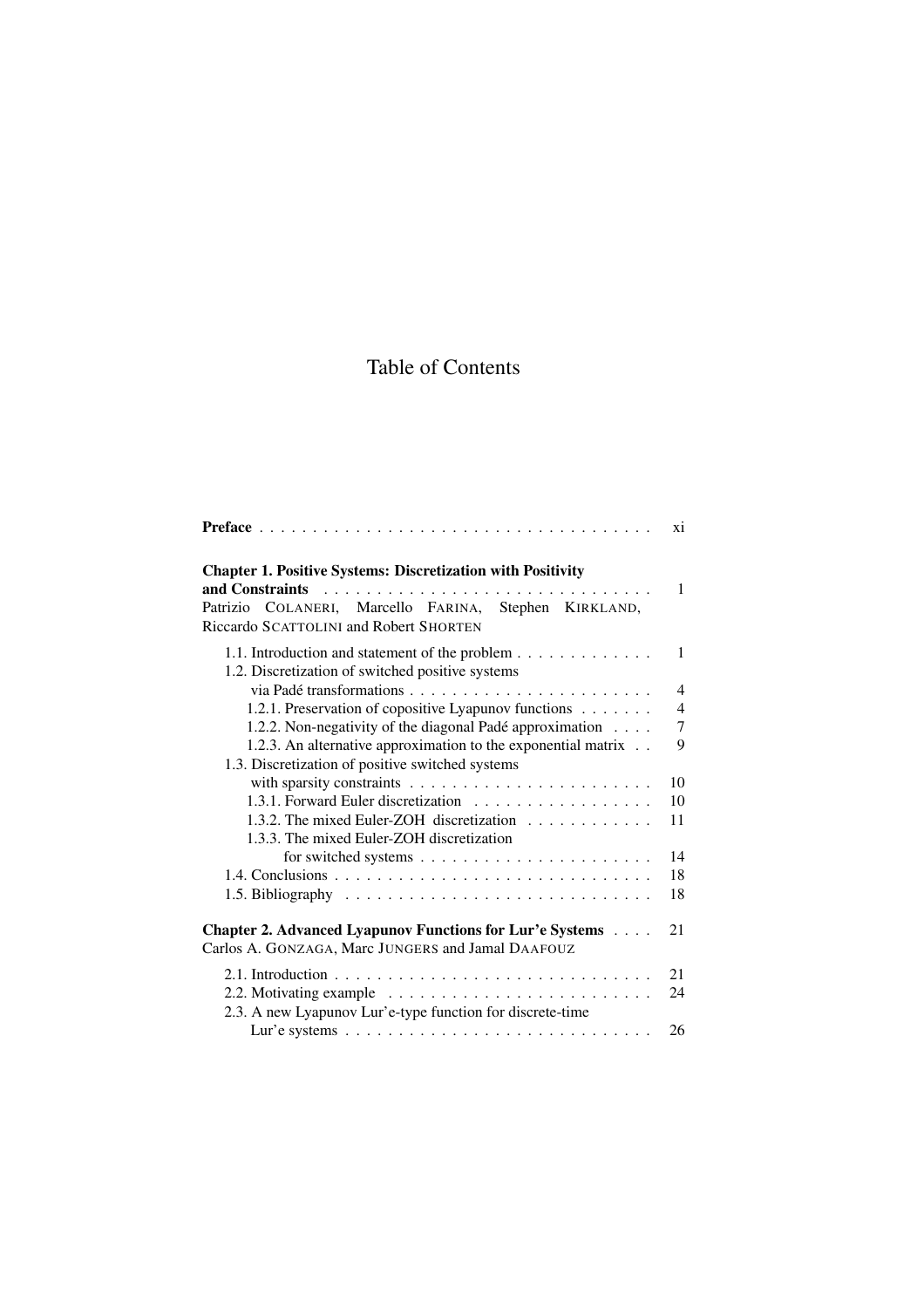## vi Hybrid Systems with Constraints

| 2.3.2. Introduction of a new discrete-time Lyapunov<br>26<br>29<br>30<br>2.4. Switched discrete-time Lur'e system with arbitrary<br>37<br>switching law $\ldots \ldots \ldots \ldots \ldots \ldots \ldots \ldots \ldots \ldots$<br>2.4.1. Definition of the switched discrete-time Lur'e system<br>37<br>2.4.2. Switched discrete-time Lyapunov Lur'e-type function<br>38<br>38<br>40<br>2.5. Switched discrete-time Lur'e system controlled<br>by the switching law $\dots \dots \dots \dots \dots \dots \dots \dots \dots \dots$<br>46<br>46 |
|------------------------------------------------------------------------------------------------------------------------------------------------------------------------------------------------------------------------------------------------------------------------------------------------------------------------------------------------------------------------------------------------------------------------------------------------------------------------------------------------------------------------------------------------|
|                                                                                                                                                                                                                                                                                                                                                                                                                                                                                                                                                |
|                                                                                                                                                                                                                                                                                                                                                                                                                                                                                                                                                |
|                                                                                                                                                                                                                                                                                                                                                                                                                                                                                                                                                |
|                                                                                                                                                                                                                                                                                                                                                                                                                                                                                                                                                |
|                                                                                                                                                                                                                                                                                                                                                                                                                                                                                                                                                |
|                                                                                                                                                                                                                                                                                                                                                                                                                                                                                                                                                |
|                                                                                                                                                                                                                                                                                                                                                                                                                                                                                                                                                |
|                                                                                                                                                                                                                                                                                                                                                                                                                                                                                                                                                |
|                                                                                                                                                                                                                                                                                                                                                                                                                                                                                                                                                |
|                                                                                                                                                                                                                                                                                                                                                                                                                                                                                                                                                |
|                                                                                                                                                                                                                                                                                                                                                                                                                                                                                                                                                |
|                                                                                                                                                                                                                                                                                                                                                                                                                                                                                                                                                |
| 48<br>2.5.2. Local stabilization $\ldots \ldots \ldots \ldots \ldots \ldots \ldots$                                                                                                                                                                                                                                                                                                                                                                                                                                                            |
| 51                                                                                                                                                                                                                                                                                                                                                                                                                                                                                                                                             |
| 52                                                                                                                                                                                                                                                                                                                                                                                                                                                                                                                                             |
| 57<br><b>Stephan TRENN</b>                                                                                                                                                                                                                                                                                                                                                                                                                                                                                                                     |
| 57                                                                                                                                                                                                                                                                                                                                                                                                                                                                                                                                             |
| 3.1.1. Systems class: definition and motivation<br>57                                                                                                                                                                                                                                                                                                                                                                                                                                                                                          |
| 59                                                                                                                                                                                                                                                                                                                                                                                                                                                                                                                                             |
| 62                                                                                                                                                                                                                                                                                                                                                                                                                                                                                                                                             |
| 3.2.1. Non-switched DAEs: solutions and consistency                                                                                                                                                                                                                                                                                                                                                                                                                                                                                            |
| 62                                                                                                                                                                                                                                                                                                                                                                                                                                                                                                                                             |
| 3.2.2. Lyapunov functions for non-switched DAEs<br>66                                                                                                                                                                                                                                                                                                                                                                                                                                                                                          |
| 67                                                                                                                                                                                                                                                                                                                                                                                                                                                                                                                                             |
| 3.2.4. Piecewise-smooth distributions and solvability of [3.1]<br>69                                                                                                                                                                                                                                                                                                                                                                                                                                                                           |
| 71                                                                                                                                                                                                                                                                                                                                                                                                                                                                                                                                             |
| 72<br>3.3.1. Stability under arbitrary switching                                                                                                                                                                                                                                                                                                                                                                                                                                                                                               |
| 74                                                                                                                                                                                                                                                                                                                                                                                                                                                                                                                                             |
| 75                                                                                                                                                                                                                                                                                                                                                                                                                                                                                                                                             |
| 3.3.4. Lyapunov exponent and converse Lyapunov theorem<br>77                                                                                                                                                                                                                                                                                                                                                                                                                                                                                   |
| 81                                                                                                                                                                                                                                                                                                                                                                                                                                                                                                                                             |
| 81                                                                                                                                                                                                                                                                                                                                                                                                                                                                                                                                             |
| 81                                                                                                                                                                                                                                                                                                                                                                                                                                                                                                                                             |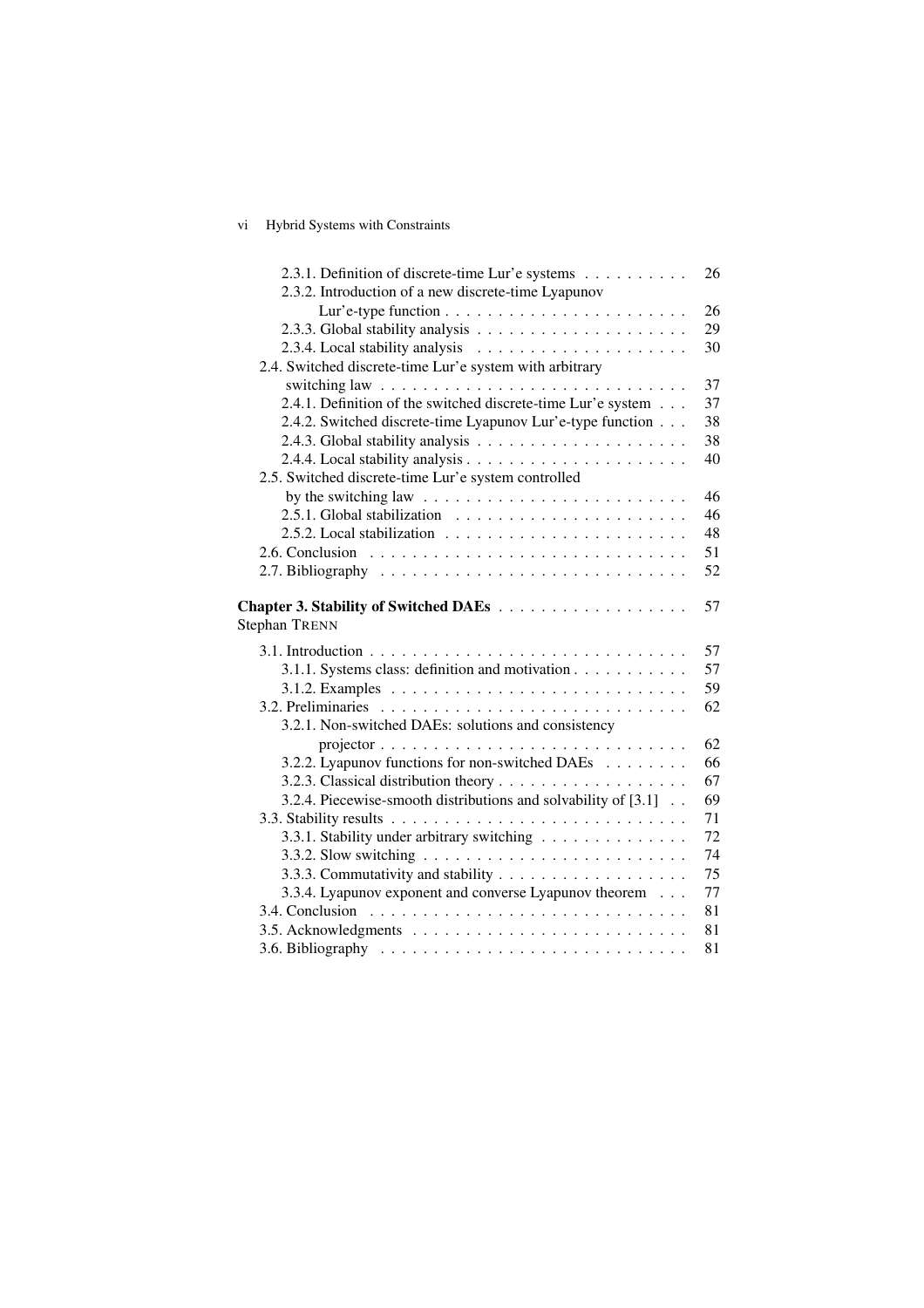| Chapter 4. Stabilization of Persistently Excited Linear Systems<br>Yacine CHITOUR, Guilherme MAZANTI and Mario SIGALOTTI                                                                                                                                                                                                                                                                                                                                                  | 85                                                                                               |
|---------------------------------------------------------------------------------------------------------------------------------------------------------------------------------------------------------------------------------------------------------------------------------------------------------------------------------------------------------------------------------------------------------------------------------------------------------------------------|--------------------------------------------------------------------------------------------------|
| 4.2.2. Spectra with non-positive real part<br>4.2.3. Arbitrary rate of convergence<br>4.3.1. Exponential stability under persistent excitation<br>4.3.2. Weak stability under persistent excitation<br>4.4. Further discussion and open problems<br>4.4.1. Lyapunov-based arguments for the existing results<br>4.4.2. Generalization of theorem 4.5 to higher dimensions<br>4.4.4. Properties of $\rho(A, T)$<br>4.4.5. Stabilizability at an arbitrary rate for systems | 86<br>89<br>90<br>91<br>97<br>101<br>103<br>105<br>106<br>110<br>111<br>111<br>112<br>116<br>117 |
|                                                                                                                                                                                                                                                                                                                                                                                                                                                                           | 118                                                                                              |
|                                                                                                                                                                                                                                                                                                                                                                                                                                                                           | 118                                                                                              |
| Chapter 5. Hybrid Coordination of Flow Networks<br>Claudio De PERSIS, Paolo FRASCA                                                                                                                                                                                                                                                                                                                                                                                        | 121                                                                                              |
| 5.1. Introduction $\ldots \ldots \ldots \ldots \ldots \ldots \ldots \ldots \ldots \ldots$<br>5.2. Flow network model and problem statement<br>5.3. Self-triggered gossiping control of flow networks<br>5.5. Load balancing with delayed actuation and skewed clocks<br>5.7. Conclusions $\ldots \ldots \ldots \ldots \ldots \ldots \ldots \ldots \ldots \ldots$                                                                                                          | 121<br>123<br>124<br>125<br>127<br>132<br>136<br>141<br>141<br>141                               |
| <b>Chapter 6. Control of Hybrid Systems: An Overview</b><br>Ricardo G. SANFELICE                                                                                                                                                                                                                                                                                                                                                                                          | 145                                                                                              |
| 6.2.2. Notion of solution for hybrid systems                                                                                                                                                                                                                                                                                                                                                                                                                              | 145<br>149<br>149<br>150                                                                         |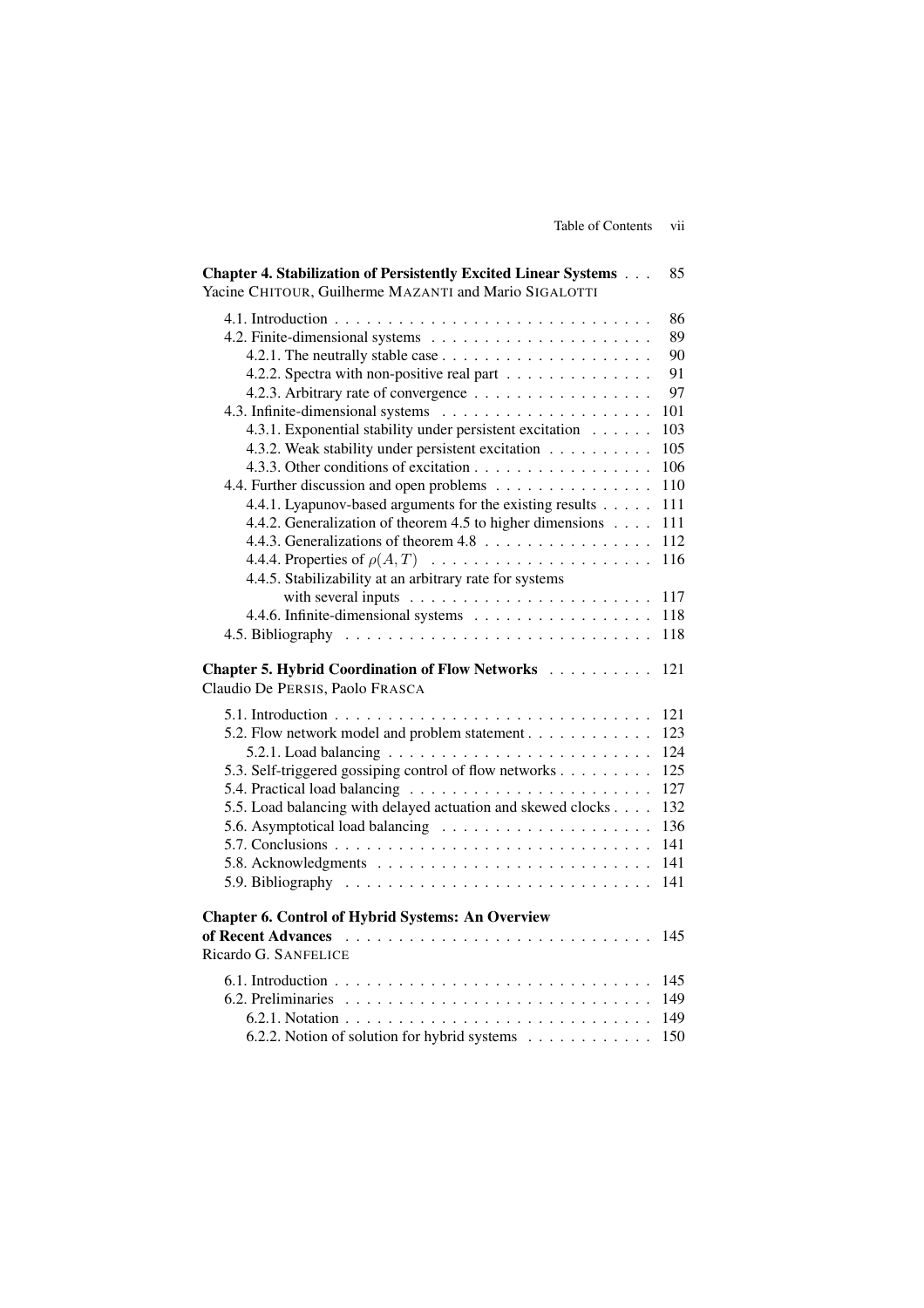## viii Hybrid Systems with Constraints

|                                                                 | 151        |
|-----------------------------------------------------------------|------------|
|                                                                 | 155        |
| 6.4.1. Existence of continuous static stabilizers               | 157        |
|                                                                 | 159        |
|                                                                 | 160        |
| 6.5.2. Linking passivity to asymptotic stability                | 164        |
| 6.5.3. A construction of passivity-based controllers            | 167        |
|                                                                 | 169        |
|                                                                 | 176        |
|                                                                 | 176        |
|                                                                 | 177        |
|                                                                 |            |
| <b>Chapter 7. Exponential Stability for Hybrid Systems</b>      |            |
|                                                                 | 179        |
| Mirko FIACCHINI, Sophie TARBOURIECH, Christophe PRIEUR          |            |
|                                                                 | 179        |
|                                                                 | 181        |
|                                                                 | 182        |
| 7.3. Set theory and invariance for nonlinear systems:           |            |
|                                                                 | 185        |
| 7.3.1. Invariance for convex difference inclusions              | 186        |
| 7.4. Quadratic stability for saturated hybrid systems           | 190        |
| 7.4.1. Set-valued extensions of saturated functions             | 190        |
| 7.4.2. Continuous-time quadratic stability                      | 192        |
| 7.4.3. Discrete-time quadratic stability                        | 194        |
| 7.4.4. Exponential stability for saturated hybrid systems       | 195        |
| 7.4.5. Exponential Lyapunov functions for saturated             |            |
|                                                                 | 198        |
|                                                                 | 203        |
|                                                                 | 205        |
|                                                                 | 207        |
|                                                                 | 208        |
|                                                                 |            |
| Chapter 8. Reference Mirroring for Control with Impacts         | 213        |
| Fulvio FORNI, Andrew R. TEEL, Luca ZACCARIAN                    |            |
|                                                                 | 213        |
|                                                                 | 216        |
| 8.2.1. The reference hammer dynamics                            | 216        |
|                                                                 |            |
| 8.2.2. Using dwell-time logic to avoid Zeno solutions           | 218<br>219 |
| 8.2.3. The controlled hammer dynamics                           |            |
| 8.2.4. Instability with standard feedback tracking              | 220        |
| 8.2.5. Using a mirrored reference to design a hybrid stabilizer | 221        |